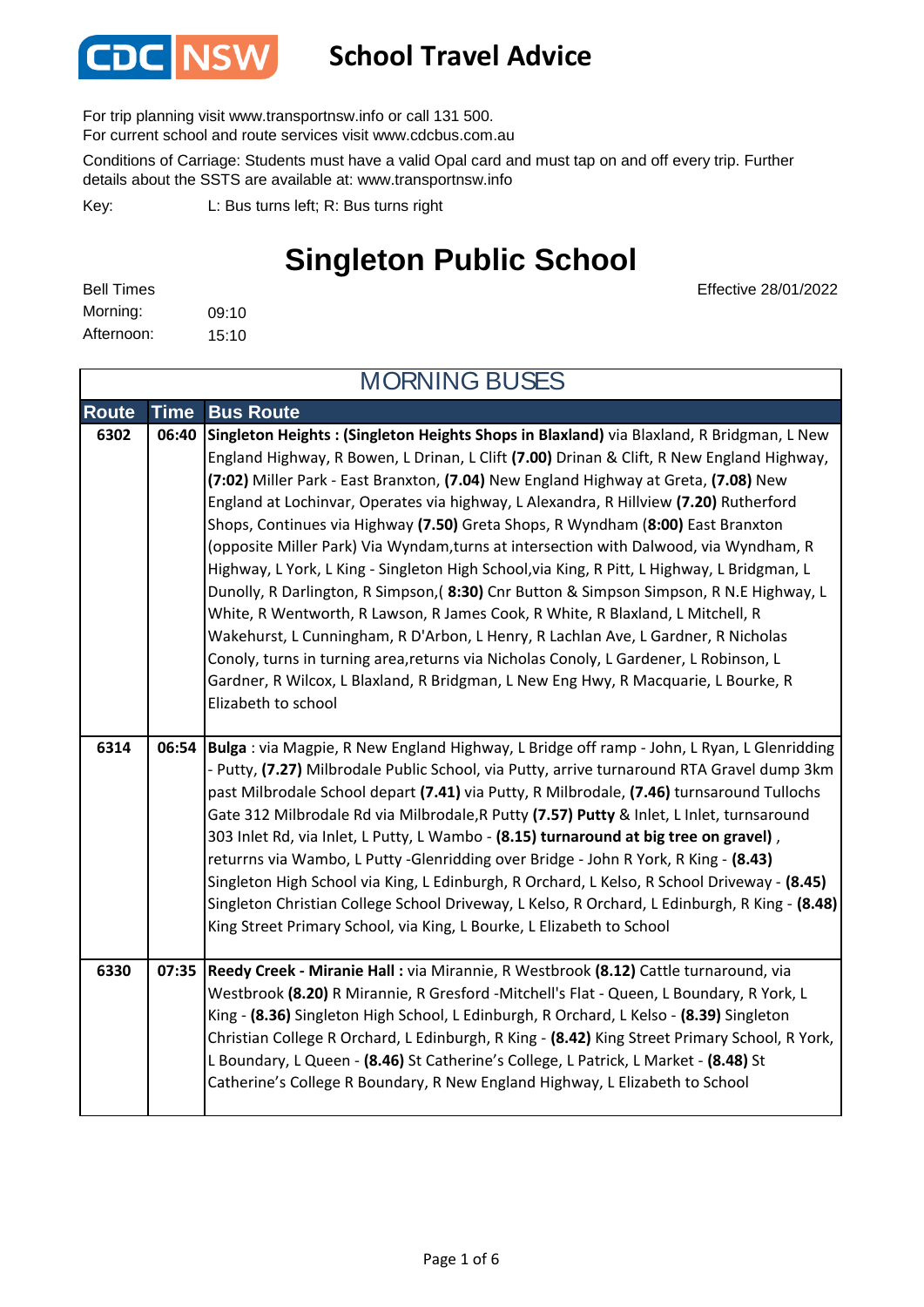CDC NSW

| <b>Route</b> | <b>Time</b> | <b>Bus Route</b>                                                                                                                                                                                                                                                                                                                                                                                                                                                                                                                                                                                                                                                                                                                                                                                                                                                                                                                                                                                                                                                      |
|--------------|-------------|-----------------------------------------------------------------------------------------------------------------------------------------------------------------------------------------------------------------------------------------------------------------------------------------------------------------------------------------------------------------------------------------------------------------------------------------------------------------------------------------------------------------------------------------------------------------------------------------------------------------------------------------------------------------------------------------------------------------------------------------------------------------------------------------------------------------------------------------------------------------------------------------------------------------------------------------------------------------------------------------------------------------------------------------------------------------------|
| 6334         |             | 07:42 Glennies Creek : via Glennies Creek (7.42) Glennies Creek Rail Crossing, R Middle Falbrook<br>(7.53) Glennies Creek & Middle Falbrook, L Stoney Creek, R Bridgman, (8.07) Bridgman &<br>Stoney Creek, R Blaxland(Singleton Heights Public), White, L New England Highway, L Off<br>Ramp, R Queen, L Civic, turnaround in capark., Queen, (St Catherines) R Boundary, L Hwy,<br>RKelso, (Singleton Christian) Kelso, LHwy, LYork, LKing (Singleton High), King St, LBourke St,<br>LElizabeth St to school 8.43                                                                                                                                                                                                                                                                                                                                                                                                                                                                                                                                                   |
| 6350         | 07:45       | Wattle Ponds: (Wattle Ponds & Pioneer) via Wattle Ponds, R Retreat, R Dyrring (8.00)<br>Retreat & Dyrring, R Pioneer, L Graham, R Casey, (8.08) Casey & Dominion, L Woodside, R<br>Dominion, L Casey, R Acacia, L Bridgman, L New England Highway, L Off Ramp, R Queen, R<br>Boundary, R Patrick, R Market, R Boundary, RYork, L King, via turnaround, returns via King,<br>L Bourke, L Elizabeth to School                                                                                                                                                                                                                                                                                                                                                                                                                                                                                                                                                                                                                                                           |
| 6318         | 07:46       | Greta : via Highway, R Hunter, L Anvil, L Nelson, L Highway, (7:52) Greta (Bus shelter in<br>front of car dealership), Operates via New England Highway, R Wyndham (E: Branxton),<br>(7:58) East Branxton (opposite Miller Park), Wyndham, turns at intersection with Dalwood,<br>via Wyndham, R Highway, L Cessnock, R Drinan, R Clift, (8:02) Branxton: via Clift, L<br>Highway, R Wentworth, turns at end of street, R Highway, (8:06) Branxton West, L Kelso, L<br>School driveway, (8:22) Singleton Christian College, School driveway, R Kelso, L Highway, L<br>King, (8:25) Singleton High School, King, turns at turning area, returns via King, (8:27) King<br>St Primary School, King, R York, L Boundary, L Bishopgate, (8:30) Singleton Sheltered<br>Workshop, via Bishopgate, R Market, (8:32) St Catherine's College - Junior Campus,<br>Market, L Boundary, L Queen, (8:33) St Catherine's College - Senior Campus, Queen, R<br>Civic, (8:35) Colleen Gale Children's Centre, Civic, R Combo, R Queen, L Campbell, R<br>Bourke, R Elizabeth to school. |
| 6336         | 07:47       | Warkworth : (Stapletons) via Chesthunt Back over dirt and ramps onto tar L Comleroi, L<br>Jerrys Plains, L Long Point (East) to the end (8.10) turnsaround via Long Point, L Jerrys<br>Plains, L Putty - Glenridding, R Carrington, R Army Camp, turnaround No 113 via Army<br>Camp, R York, R King - (8.37) Singleton High School, via turnaround, via King (8.39) King<br>Street Primary School, L Bourke, L Elizabeth to School                                                                                                                                                                                                                                                                                                                                                                                                                                                                                                                                                                                                                                    |
| 6322         | 07:48       | Elderslie : Stanhope Rural Fire Station driveway : via Stanhope, R Cranky Cnr, (7:58) U/Turn<br>at Glenaliter, Cranky Cnr, L Stanhope, R Elderslie (8.05) Stanhope & Elderslie, L Glendon<br>(8.10) Elderslie & Glendon, R Glendon (8.20) Glendon & Glendon, L Scott's Flat, (8.30)<br>turnaround end Scott's Flat Lane, returns via Scott's Flat (8.34) L Glendon (8.40) Glendon &<br>Gresford, LGresford, over Bridge, Queen, L Patrick, L Market, R Boundary, RYork, L King, L<br>Edinburgh, R Orchard, L Kelso, R Orchard, L Edinburgh, R King, L Bourke, L Elizabeth to<br>School                                                                                                                                                                                                                                                                                                                                                                                                                                                                                |
| 6352         | 07:50       | Jerrys Plains : Burreen Rd & Doyles Creek : via Bureen Rd L Queen, R Pagan, (8.04) Jerrys<br>Plains Tavern, via Jerrys Plains, L Putty - Glenridding - John R York, L King, via turning area,<br>via King, L Bourke, L Elizabeth to School                                                                                                                                                                                                                                                                                                                                                                                                                                                                                                                                                                                                                                                                                                                                                                                                                            |
| 6316         | 07:50       | Glendonbrook : turnaround 1669 via Glendonbrook (8.00) Cranky & Glendonbrook - Blind<br>Creek, via Elderslie, turnaround 1463 Elderslie Rd via Elderslie (8.22) Gresford & Elderslie, L<br>Gresford -Mitchell's Flat - Queen, L Patrick, L Market, R Boundary, R York, L King, via<br>turnaround, via King, L Bourke, L Elizabeth to School                                                                                                                                                                                                                                                                                                                                                                                                                                                                                                                                                                                                                                                                                                                           |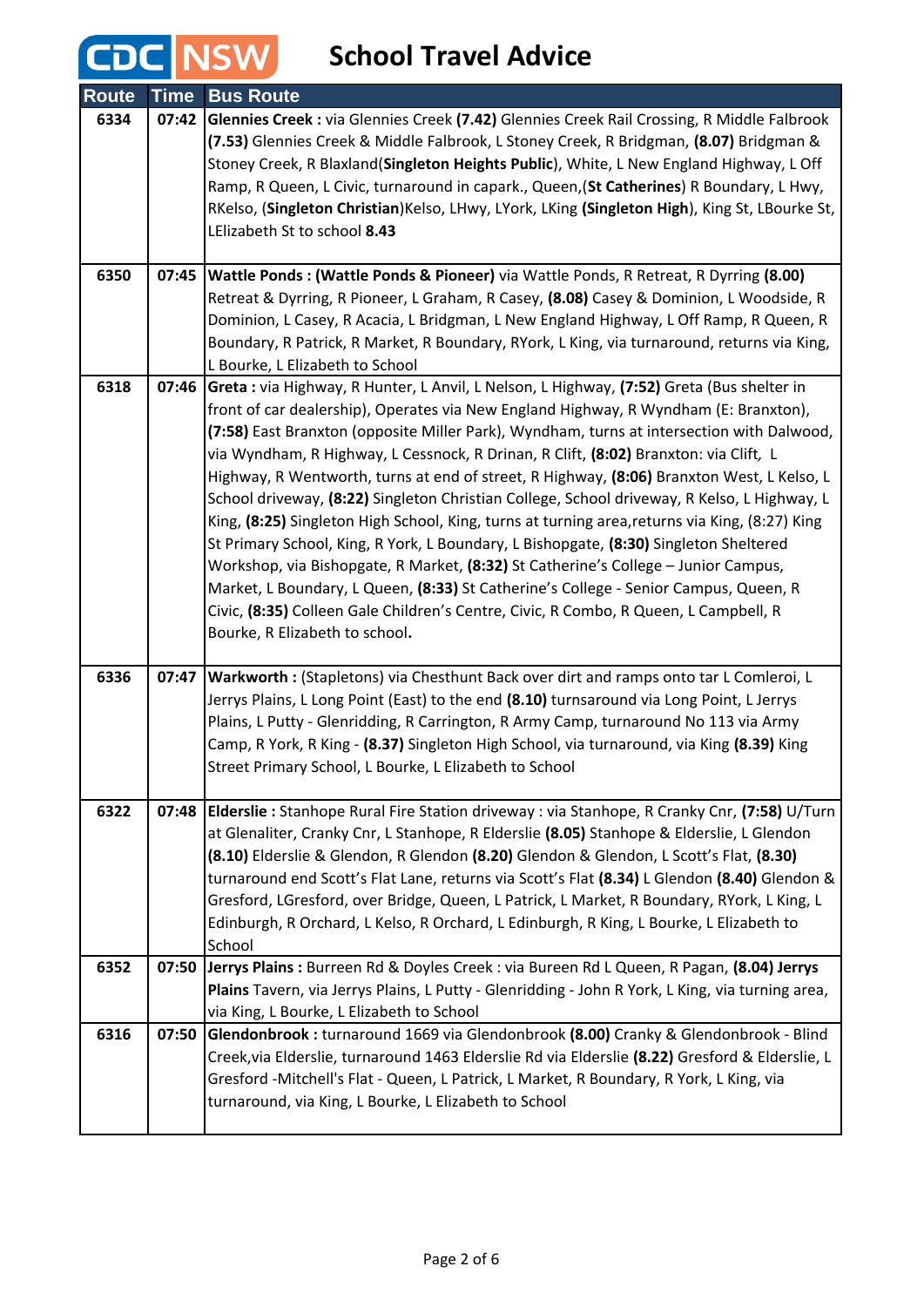CDC NSW

| <b>Route</b> | <b>Time</b> | <b>Bus Route</b>                                                                                                                                                                                                                                                                                                                                                                                                                                                                                                                                                                                                                                                                                                                                           |
|--------------|-------------|------------------------------------------------------------------------------------------------------------------------------------------------------------------------------------------------------------------------------------------------------------------------------------------------------------------------------------------------------------------------------------------------------------------------------------------------------------------------------------------------------------------------------------------------------------------------------------------------------------------------------------------------------------------------------------------------------------------------------------------------------------|
| 6332         | 07:53       | Mitchell's Flat : via Gresford, L Robertson (clockwise) L Roberston, L Gresford, R Mitchell's<br>Flat, (8.12) turnaround 259 Mitchell's Flat Rd returns via Mitchell's Flat, L Gresford, L<br>Roughit, R Glendon (8.20) Roughit & Glendon, L Gresford -Mitchell's Flat - Queen, L Patrick,<br>L Market, R Boundary, RYork, L King, L Edinburgh, R Orchard, L Kelso, via Singleton<br>Christian College, L Kelso, R Orchard, L Edinburgh, R King, L Bourke, L Elizabeth to School                                                                                                                                                                                                                                                                           |
| 6310         | 07:55       | Bowmans Creek : (3rd Cattle Grid in Scrumlo) Richards Property via Scrumlo, Upper<br>Hebden, R Hebden, L New England Highway - (8.05) New England Highway & Alpha, L<br>Alpha, L McInerney, L Dulwich, R Lethbridge, L Dawson, L Glennie, L Dulwich, R McInerney,<br>L New England Highway - (8.25) Motel approaching McDougall's Hill, R Parkview (8.30)<br>turnsaround at the end of Parkview, R New England Highway, L White, R Blaxland - (8.35)<br>Singleton Heights Public School, via Blaxland, R Bridgman, L New England Highway, R York,<br>L King - (8.38) Singleton High School, via King, L Edinburgh, R Orchard, L Kelso, via Singleton<br>Christian College, via L Kelso, R Orchard, L Edinburgh, R King, L Bourke, L Elizabeth to<br>School |
| 6346         |             | 07:56 Singleton Heights: Corner Bridgeman & Blaxland, Operates via Blaxland, R Wilcox, L<br>Gardner, R Robinson, R Gardner, R Nicholas Conoly, turns at turning area, returns Nicholas<br>Conoly, L Gardner, R Lachlan, L D'Arbon, R Cunningham, R Wakehurst, R Blaxland, L<br>Lawson, L James Cook, L White, L Highway, R York, L King, (8.24) U/Turn, King, Bourke, L<br>Elizabeth, L John, L William, R Bathurst, L Wynyard, L Rawcliffe, R Shaw, L Church, R<br>Castlereagh, R Sussex, R Barton, L Church, L Andrew, Ada, L Bond, R Kelso, (8:42) Singleton<br>Christian College, R School Driveway, L Kelso, R Orchard, L Edinburgh, R King, turns, King, L<br>Bourke, L Elizabeth to School                                                          |
| 6344         | 08:00       | Belford : via New England Highway at Bell Rd, L Standen, (8.05) New England Hwy &<br>Standen (8.17) Kirkton School, L Bell, L New England Highway, R Old Hwy, R Pothana (8.31)<br>turnsaround Pothana & Old Highway, via Pothana, L New England Highway, L Hermitage,<br>turnsaround Information sign, returns via Hermitage, L New England Highway (8.36) New<br>England Hwy Nth of Bell Road Highway to Singleton, L Kelso, via Singleton Christian<br>College, R Kelso, L New England Highway, L York, L King, via turnaround via King, L Bourke,<br>L Elizabeth to School                                                                                                                                                                              |
| 6312         | 08:05       | Whittingham: (Racecourse Lane & Kanoona Lane) via Racecourse, L Neotsfield across Hwy<br>- Range, L Minimbah (8.15) turnsaround at the end of Minimbah, returns via Minimbah, L<br>Range, L Mitchell Line, (Golden Hwy) L New England Highway (8.23) Whittingham Nursery,<br>L Kelso, via Singleton Christian College, School Driveway, R Kelso, L New England Highway,<br>L York, L King, via turning area, via King L Bourke, L Elizabeth to School                                                                                                                                                                                                                                                                                                      |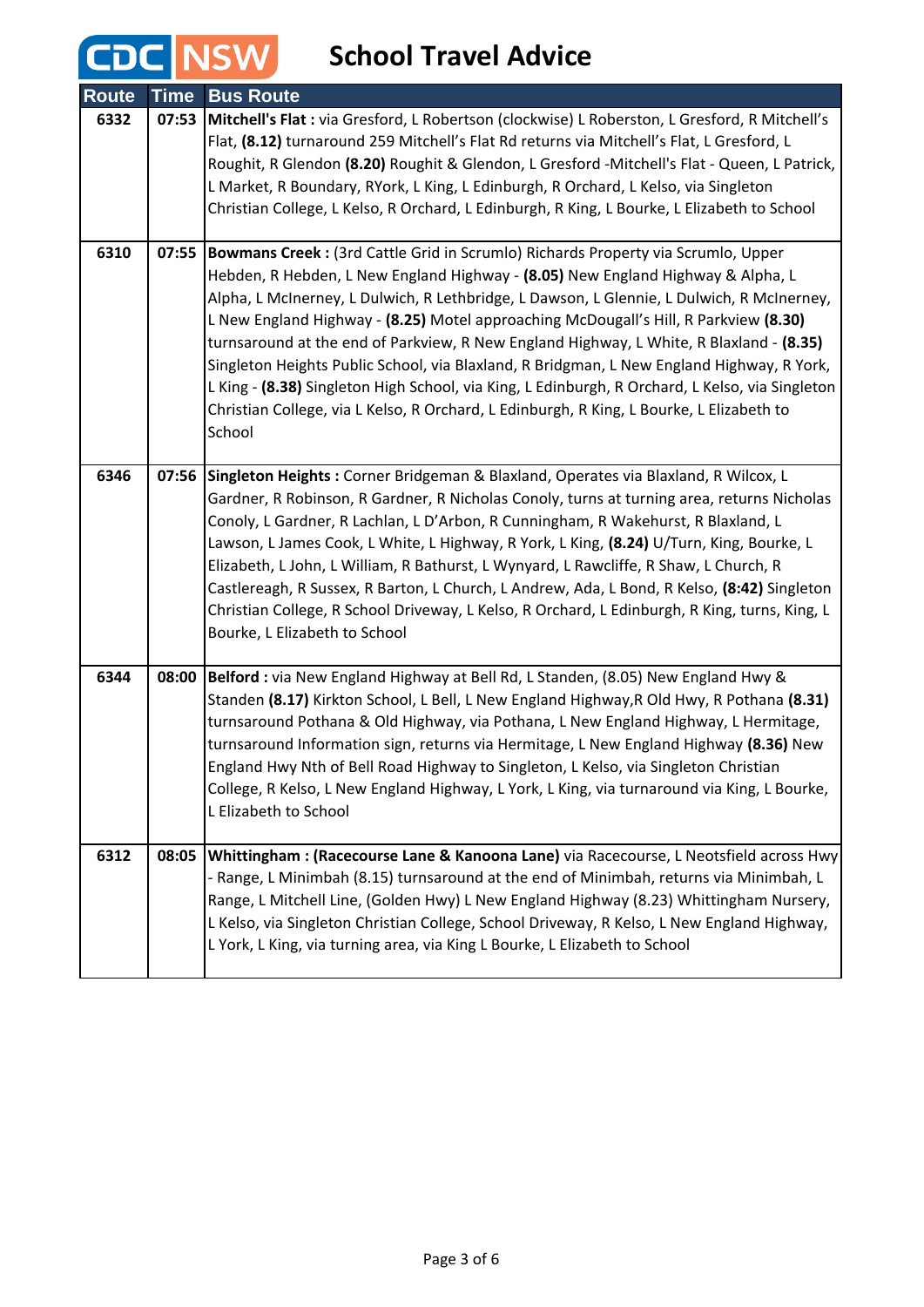## **CDC** NSW School Travel Advice

| <b>Route</b> | <b>Time</b> | <b>Bus Route</b>                                                                             |
|--------------|-------------|----------------------------------------------------------------------------------------------|
| 6338         | 08:10       | Wynyard Street shop & Rawcliffe Street : via Wynyard, L Church, R Barton, R Sussex, L        |
|              |             | Buchan, R Loder, L Kelso, L Waterhouse, R Orchard, L Edinburgh, R King, L York, R Bathurst,  |
|              |             | R Pitt, L New England Highway, L Bridgman, L Dunolly, R Darlington (8.22) R Simpson, R       |
|              |             | Grainger, R Simpson, R New England Highway, L White, R James Cook, R Lawson, L               |
|              |             | Wentworth, R White, R Blaxland, L Willcox, R O'Halloran, R Marshall, L Blaxland, L           |
|              |             | Bridgman, Express's to Casey & Dominion, via R Acacia, L Wilkinson, L Casey, (8.46) Casey    |
|              |             | & Dominion, L Woodside, R Dominion, L Casey, R Acacia, L Bridgman, L New England             |
|              |             | Highway, L off ramp, R Queen, R Boundary, R Patrick, R Market, R Boundary, L New             |
|              |             | England Highway, R Kelso, via Singleton Christian College, L Kelso, R Orchard, L Edinburgh,  |
|              |             | R King, L Bourke, L Elizabeth to School                                                      |
|              |             |                                                                                              |
| 6340         |             | 08:18   Hunterview : via Wilkinson & Acacia, Operates via Wilkinson, R Casey, R Wilkinson, L |
|              |             | Acacia, L Polo, L Benjamin, L Banksia, R Burbank, L Acacia, L Bridgman, L Highway, L         |
|              |             | Cambridge, R Bishopgate, L Market, (8:32) St Catherines College - Junior Campus, Market,     |
|              |             | R Short, R Boundary, L Dangar, (8:35) Dangar & Brisbane, R Brisbane, L Howe, L Boonal, R     |
|              |             | Dangar, R Carroll, (8:40) Carroll & Springdale, Carroll, R Greenwood, R Boonal, (8:43)       |
|              |             | Boonal & Kennedy, L Kennedy, L Highway, R Kelso, (8:45) Singleton Christian College, R       |
|              |             | School Driveway, L Kelso, R Orchard, L Edinburgh, R King, L Bourke, L Elizabeth to school    |
|              |             |                                                                                              |

| <b>AFTERNOON BUSES</b> |             |                                                                                                                                                                        |
|------------------------|-------------|------------------------------------------------------------------------------------------------------------------------------------------------------------------------|
| <b>Route</b>           | <b>Time</b> | <b>Bus Route</b>                                                                                                                                                       |
| 6301                   | 15:12       | To Mitchell's Flat : via Elizabeth, R John - Queen, R Patrick, L Market, R Boundary, R Patrick,                                                                        |
|                        |             | R Queen, R Boundary, L New England Highway, R Kelso, via Singleton Christian College, R                                                                                |
|                        |             | Kelso, L Highway, L York, L King, Singleton High School, via turnaround, via King R York, L                                                                            |
|                        |             | Boundary, R Queen, Gresford, L Robertson (clockwise) L Roberston, L Gresford, R Mitchell                                                                               |
|                        |             | Flat, turnaround 259 Mitchell's Flat Rd, returns via Mitchell's Flat, L Gresford, L Roughit, R<br>Glendon                                                              |
| 6357                   |             | 15:16 To Church : via Elizabeth, L John, L William, R Sussex, L York, R King, turns King, L York, L                                                                    |
|                        |             | Sussex, L Buchan, L Orchard, R Waterhouse, R Kelso, L Bond, R Andrew, L Rose, R View, R                                                                                |
|                        |             | Church, L Wynyard, R Frederick, R Gas, L Bathurst, R Pitt, to Church.                                                                                                  |
|                        |             |                                                                                                                                                                        |
| 6355                   | 15:17       | To Wittingham : via Elizabeth, R John - Queen, R Patrick, L Market, R Boundary, R Patrick, R                                                                           |
|                        |             | Queen, R Boundary, L New England Highway, R Kelso, via Singleton Christian School, R<br>Kelso, L New England Highway, L York, L King, Singleton High School, via King, |
|                        |             | turnaround, returns via King, R York, R New England Highway, L Neostffield, R Racecourse,                                                                              |
|                        |             | turnSaround Racecourse & Kanoona, via Racecourse, L Neostfield across Hwy, Range, L                                                                                    |
|                        |             | Minimbah, turn around at the end of Minimbah returns via Minimbah, L Mitchell Line                                                                                     |
|                        |             | (Golden Hwy) L New England Highway.                                                                                                                                    |
|                        |             |                                                                                                                                                                        |
| 6327                   | 15:20       | To Belford : via Elizabeth, R John - Queen, R Boundary, L New England Highway, R Kelso,                                                                                |
|                        |             | via Singleton Christian College, R Kelso, L New England Highway, L York, L King, Singleton                                                                             |
|                        |             | High School, via turnaround, returns via King, R York, R New England Highway, L Bell, R                                                                                |
|                        |             | Standen, Kirkton Primary School via Standen, R New England Highway, L Hermitage,                                                                                       |
|                        |             | turnsaround Information sign.                                                                                                                                          |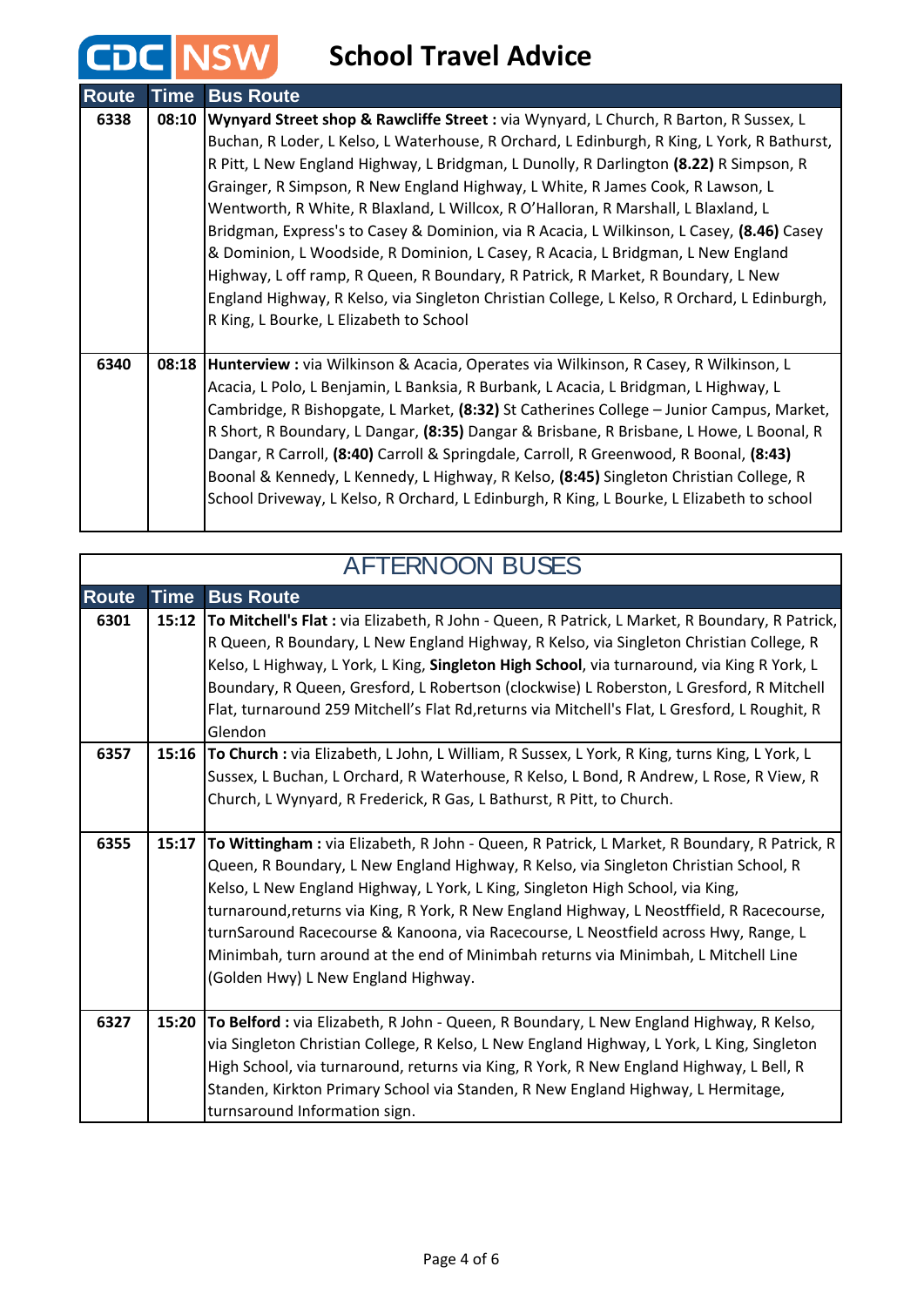CDC NSW

| <b>Route</b> | <b>Time</b> | <b>Bus Route</b>                                                                                                                                                                |
|--------------|-------------|---------------------------------------------------------------------------------------------------------------------------------------------------------------------------------|
| 6335         | 15:20       | To Singleton : via Elizabeth, R John, Queen, L Civic, R Combo, L Queen, L Cambridge, L                                                                                          |
|              |             | Broughton, R Boundary, L Hwy, L Kennedy, R Boonal, L Greenwood, L Carroll, L Dangar, L                                                                                          |
|              |             | Boonal, R Howe, R Brisbane, L Dangar, L Boundary, York, R King- Singleton High School U-                                                                                        |
|              |             | turn King, R Pitt, L Highway, R Bridgman, L Blaxland, R Deans, L Cunningham, L Wakehurst,                                                                                       |
|              |             | L Mitchell, R Blaxland, White                                                                                                                                                   |
|              |             |                                                                                                                                                                                 |
| 6333         | 15:22       | To Reedy Creek: via Elizabeth, R John - Queen, R Patrick, L Market, R Boundary, R Patrick, R                                                                                    |
|              |             | Queen, R Boundary, RYork, L King, Singleton High School via turnaround, returns via King,                                                                                       |
|              |             | R York, L Boundary, R Queen - Gresford - Mitchell's Flat, L Mirannie, L Westbrook, Cattle                                                                                       |
|              |             | Turnaround, via Westbrook, L Mirannie to Mirannie Hall                                                                                                                          |
| 6323         | 15:23       | To Glennies Creek : via Elizabeth, R John - Queen, R Patrick, R Boundary, L New England                                                                                         |
|              |             | Highway, R Kelso, via Singleton Christian College School driveway, R Kelso, L New England                                                                                       |
|              |             | Highway, L York, L King, Singleton High School, via turnaround, returns via King, R York, L                                                                                     |
|              |             | New England Highway, R Bridgman, L Stoney Point, R Middle Falbrook, L Glennies Creek to                                                                                         |
|              |             | New England Highway                                                                                                                                                             |
| 6339         |             | 15:25 To Bowmans Creek : via Elizabeth, R John - Queen, R Patrick, L Market, R Boundary, R                                                                                      |
|              |             | Patrick, R Queen, R Boundary, RYork, L King, Singleton High School, via turnaround, returns                                                                                     |
|              |             | via King, R York, L New England Highway, L Parkview turn around McDougall & Parkview, L                                                                                         |
|              |             | New England Highway, R McInerney, L Dulwich, R Lethbridge, L Dawson, L Glennie, L                                                                                               |
|              |             | Dulwich, R McInerney, R New England Highway - Ravensworth - R Hebden, L Upper                                                                                                   |
|              |             | Hebden, R Scrumlo.                                                                                                                                                              |
| 6341         | 15:25       | To Bulga : via Elizabeth, R John - Queen, R Boundary, R Patrick, R Market, R Boundary,                                                                                          |
|              |             | RYork, L King Singleton High School via turnaround, returns via King, L York, L John -                                                                                          |
|              |             | Glenridding - Putty, R Wambo, turn around at big tree on gravel, via Wambo, R Putty, R                                                                                          |
|              |             | Inlet, turn around 303 Inlet Rd, via Inlet, R Putty, L Milbrodale, turnaround Tulloch's gate<br>312 Milbrodale Rd, via Milbrodale, L Putty, turnaround RTA Gravel Dump 3km past |
|              |             | Milbrodale School                                                                                                                                                               |
| 6351         | 15:25       | To Elderslie : via Elizabeth, R John - Queen, R Patrick, L Market, R Boundary, L New England                                                                                    |
|              |             | Highway, R Kelso, via Singleton Christian College L New England Highway, L York, L King,                                                                                        |
|              |             | Singleton High School, via turn around, returns via King, R York, L Boundary, L Patrick, R                                                                                      |
|              |             | Queen, over bridge, R Glendon, R Scott's Flat Lane, returns via Scott's Flat Lane, R Glendon,                                                                                   |
|              |             | L Glendon, R Elderslie, L Stanhope to Stanhope Rural Fire Service driveway.                                                                                                     |
|              |             |                                                                                                                                                                                 |
| 6307         |             | 15:25 To Hunterview : via Elizabeth, R John, R Campbell, L NEHwy, R Bridgman, R Acacia, L Casey,                                                                                |
|              |             | R Dominion, L Woodside, R Casey, (2nd) R Wilkinson, L Acacia, L Polo, L Benjamin, L                                                                                             |
|              |             | Banksia, R Burbank to Acacia.                                                                                                                                                   |
| 6331         | 15:26       | To Glendonbrook : via Elizabeth, R John - Queen, R Patrick, L Market, R Boundary, RYork, L                                                                                      |
|              |             | King, Singleton High School, via turning area, returns via King, R York, L Boundary, L                                                                                          |
|              |             | Patrick, R Queen - Gresford, R Elderslie, turnaround 1463 Elderslie Rd returns via Elderslie                                                                                    |
|              |             | to Glendonbrook.                                                                                                                                                                |
| 6319         | 15:27       | To Jerrys Plains : via Elizabeth, R John - Queen, R Boundary, R York, L King, Singleton High                                                                                    |
|              |             | School via turnaround, returns via King, L York, L John - Glenridding - Putty, R Jerrys Plains,                                                                                 |
|              |             | veer L Pagan, Jerrys Plains township, L Queen - Bureen Rd (turnaround Doyle Creek Rd)                                                                                           |
|              |             |                                                                                                                                                                                 |